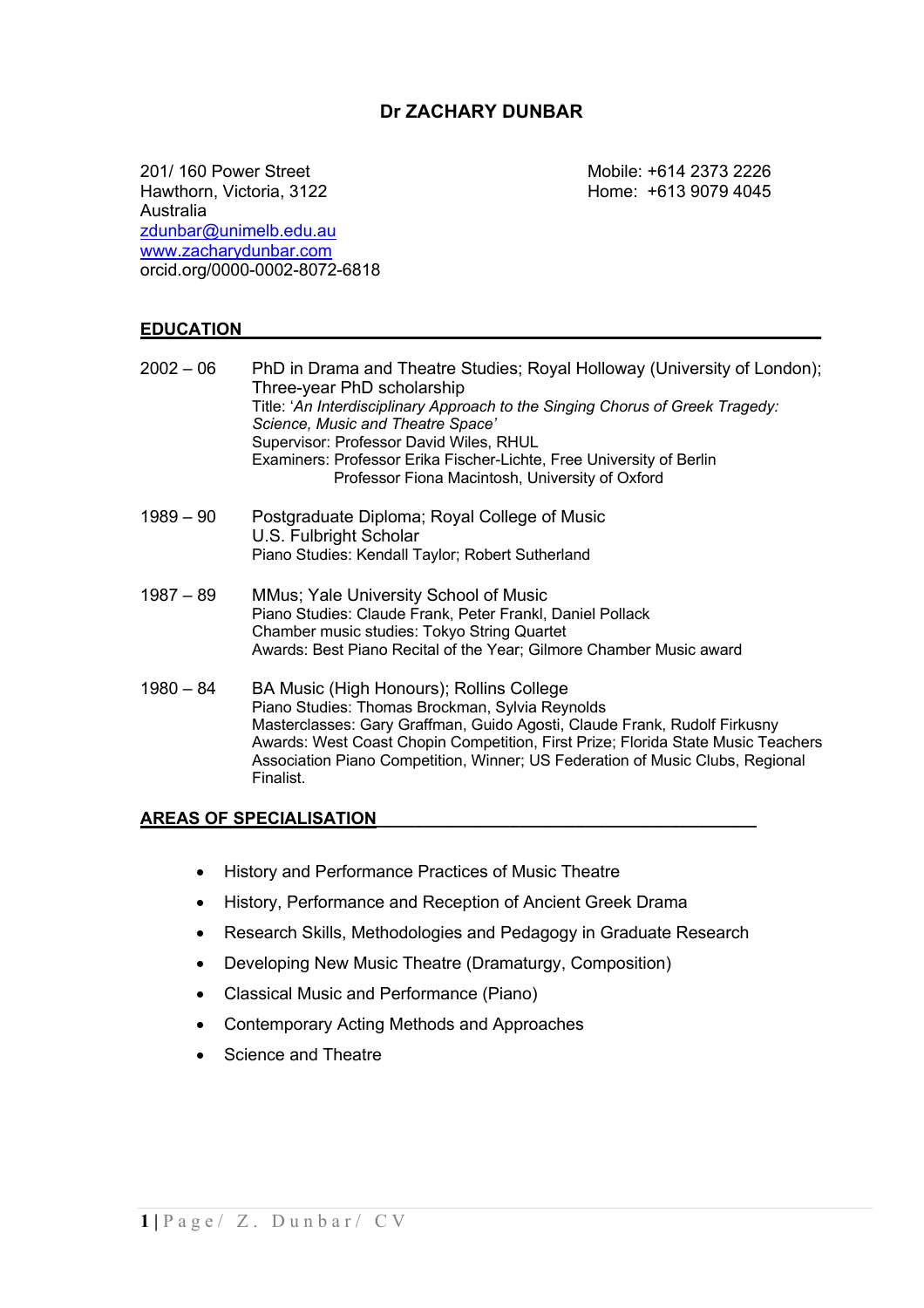### **ACADEMIC & CREATIVE PRACTICE SUMMARY\_\_\_\_\_\_\_\_\_\_\_\_\_\_\_\_\_\_\_\_\_\_\_\_\_**

I completed a BA High Honours degree in Music (Piano) from Rollins College, with an Senior-year thesis in Philosophy & Religion. My piano studies were with Thomas Brockman and Sylvia Reynolds, and I participated in masterclasses by Guido Agosti, Gary Graffman and Rudolf Firkusny. I continued my studies at Yale University School of Music as a scholarship student of Claude Frank, Peter Frankl, and Daniel Pollack, receiving the Best Piano Recital Prize, and chamber music training with the Tokyo String Quartet which continued at the Yale Norfolk Summer Music Festival. In my final year of study, I won a Fulbright grant to study at the Royal College of Music (London) with the renowned Beethoven specialist, Kendall Taylor, and subsequently took up the role of artist-inresidence at Haileybury College. During this period, I pursued a successful concert career primarily as a recitalist and chamber musician, performing in Sweden, the Netherlands (recording for Netherlands Radio, Hilversum), the UK, and the US.

It was during this period of intensive training and concertizing that I began to write and direct for theatre, beginning first with musicals and then broadly across several genres including for Radio drama (BBC 4), Greek tragedy, Beijing opera, Plays, and Dance theatre. In the UK, I participated in theatre workshops mainly with Complicité (Annabel Arden, Marcello Magni, Antonio Gil-Martinez, Toby Jones) and Voicemotions (Guy Dartnell), and in playwriting with John Burgess (former Head of New Writing, National Theatre). I wrote, directed and produced original works which were staged at the Pleasance Theatre, Bloomsbury Theatre, Brighton Underbelly, Embassy Theatre, Camden People's Theatre, several Edinburgh-fringe productions (including a Fringe-First nominated work for my trilogy, *Out of Character*), and a Jungehunde festival (Denmark) invitation for a Dance theatre piece, *The Cows Come Home*. I also have over twenty-five years of experience as a Musical Director, including collaborations on new works such as Charlotte Jones' *The Diva in Me* (Brighton Pavilion Theatre – Argus Angel Award, UK tour, BBC4 Radio). As composer/writer/director, I have produced *For the Record* (a songbook of 25 songs), *Dog Day Afternoon* (a song cycle devised through actor-training approaches), and three fully-fledged musicals, *Texas, Eddy, The Year of the Pig* (version with Chinese Opera), and *The Year of the Pig* (Edinburgh Fringe Festival; RCSSD).

Eventually, my interest in theatre-making and music led to scholarly research in the interdisciplinary artform of Greek tragedy. In 2006, I completed a PhD at Royal Holloway, University of London, an interdisciplinary historiography correlating science, music and theatre through modern formulations of the Greek tragic chorus. I was a visiting lecturer in theatre at the University of Sussex (BFA Theatre Performance) and Royal Central School of Speech and Drama (MA Performance Practices Research) before taking up the post, in 2008, as Lecturer in Music Theatre at RCSSD. I taught integrative acting approaches in musical theatre, practice-as-research skills, and supervised PhD candidates. I also delivered the Greek tragedy studio practice module for the MA in Classical Acting course. In 2011, I was promoted to Senior Lecturer in Music Theatre. It was also during this period at RCSSD that I was involved in helping develop a joined-up research culture across all 15 Postgraduate courses, working closely with Robin Nelson and the Postgraduate Research team in establishing consistent and rigorous protocols for practice-based assessment, guidelines for supervision, and examination procedures.

Throughout my academic career, I have given presentations at numerous international academic conferences, and curated the 8<sup>th</sup> International *Song, Stage and Screen* conference (RCSSD) and several of the International Postgraduate Symposium in Ancient and Modern Greek and Roman Drama (Classics, University of Oxford).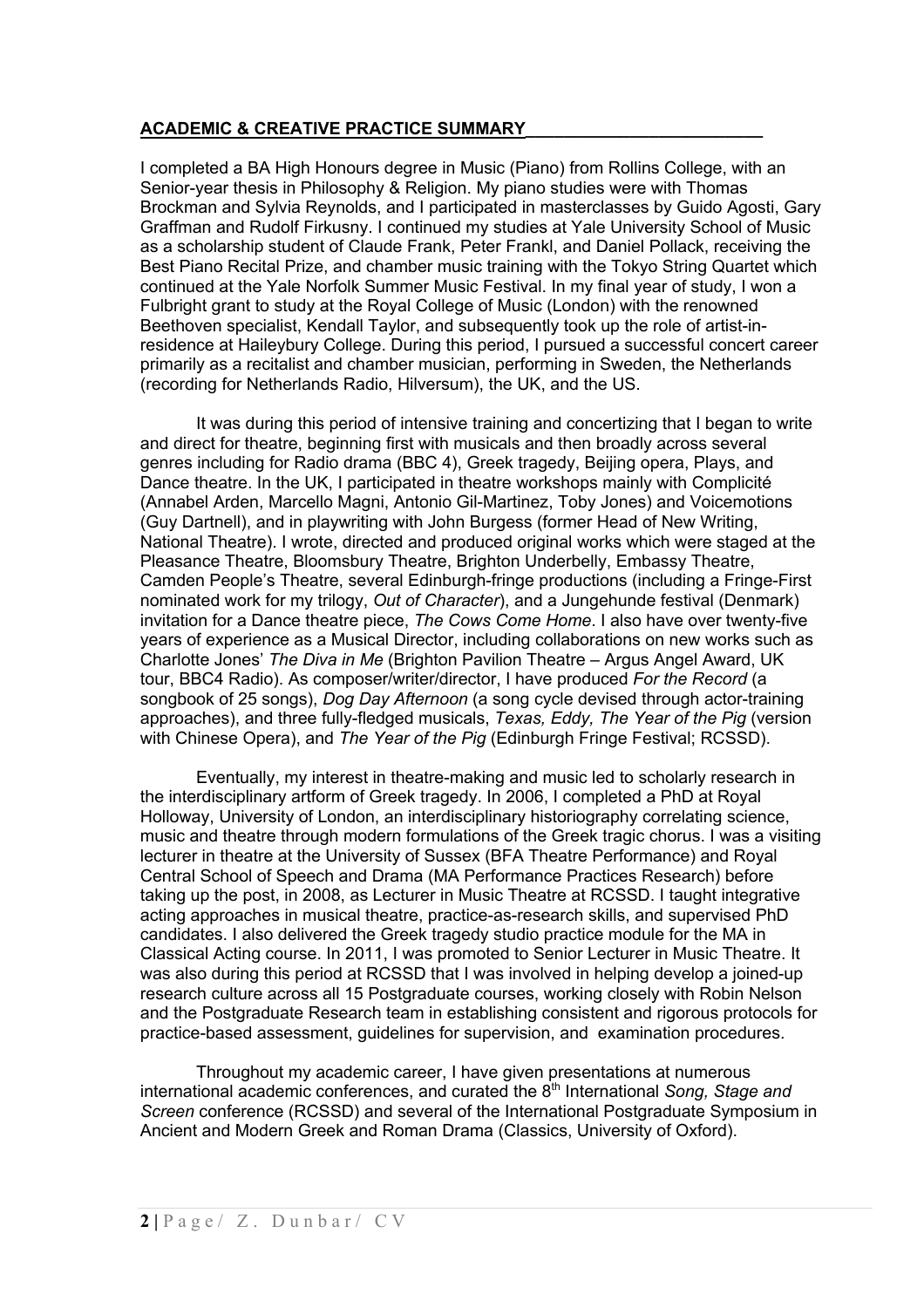As a performance training coach, I have given master classes in acting through song in London, Santiago, Toronto, New York, and most recently in Australia including Hobart, Perth, Adelaide, and Melbourne. As theatre director, recent productions include Euripides' *Bacchai* (RCSSD) and sold-out performances of Martin Crimp's *The Country* (London Camden Festival).

In November 2014, I took up the post of Senior Lecturer in Music Theatre at VCA, and also served as interim Head of Theatre. In 2015, I transitioned into the role of Senior Lecturer in Theatre and also Research Higher Degrees coordinator for both Theatre and Music Theatre. My creative output continued with a new play, *Florida*, an investigation into the queerness of masculinity, which had a performed reading at La Mama (2016). A recent re-imagining of *Antigone*, entitled *AntigoneX,* which I wrote, co-directed and produced, was staged at Theatre Works, Midsumma Festival (2017). At the same time, I was selected to participate in the Malthouse Co-Lab development series. In 2018, I took up the additional role of Performing Arts Graduate Research Convenor (Theatre, Music Theatre, Dance, and Design).

My current research interests include contemporary actor training and its relationship to music training; ancient and modern reception of classical drama; dramaturgy, adaptation and creative development within music theatre; and practice-asresearch methods and skills in Graduate research. I have several scholarly publications in the field of music theatre, acting, and Greek tragedy, including most recently a coauthored book, *Greek Tragedy and the Contemporary Actor* (Palgrave Macmillan, 2018).

I continue to engage in external academic and professional activities. I examine MFA and PhD dissertations, mentor new musical theatre writing in Melbourne, and have recently served on the Melbourne Green Room Awards committee (Music theatre, 2014- 2019), and the advisory board for the Australian Music Education Board Music Theatre syllabus (2015). I also mentor and facilitate new musical theatre development in the industry through Melbourne's leading grassroots Musical theatre group, Homegrown http://www.homegrownaus.com/, and with whom grant developments are under consideration to initiate systematic long-term intensive training for new writing in the industry, which is missing entirely in Australia.

In the UK, I was a member of the UK-US Fulbright Commission and am currently a member of the Australian Fulbright Alumni Association with whom I am curating (and performing in) a public event called *Refugees, Remembrance, and Resilience* (Melba Hall, MCM 2019), a community-building concert event around the theme of asylum seekers.

Future creative developments include *Mamma Mia Medea!* (musical) in collaboration with Luke di Somma, a Fulbright scholar from New Zealand, *Dancer* (Dance theatre monologue) to be mentored by Phillip Adams, Phillip Adams BalletLab, and a completed Mandarin version of the musical, *Sweet Charity,* in Singapore. I am also developing a major grants-funded project which is a new musical theatre intensive training course in 2020, called 'Active Collaboration', for industry professionals.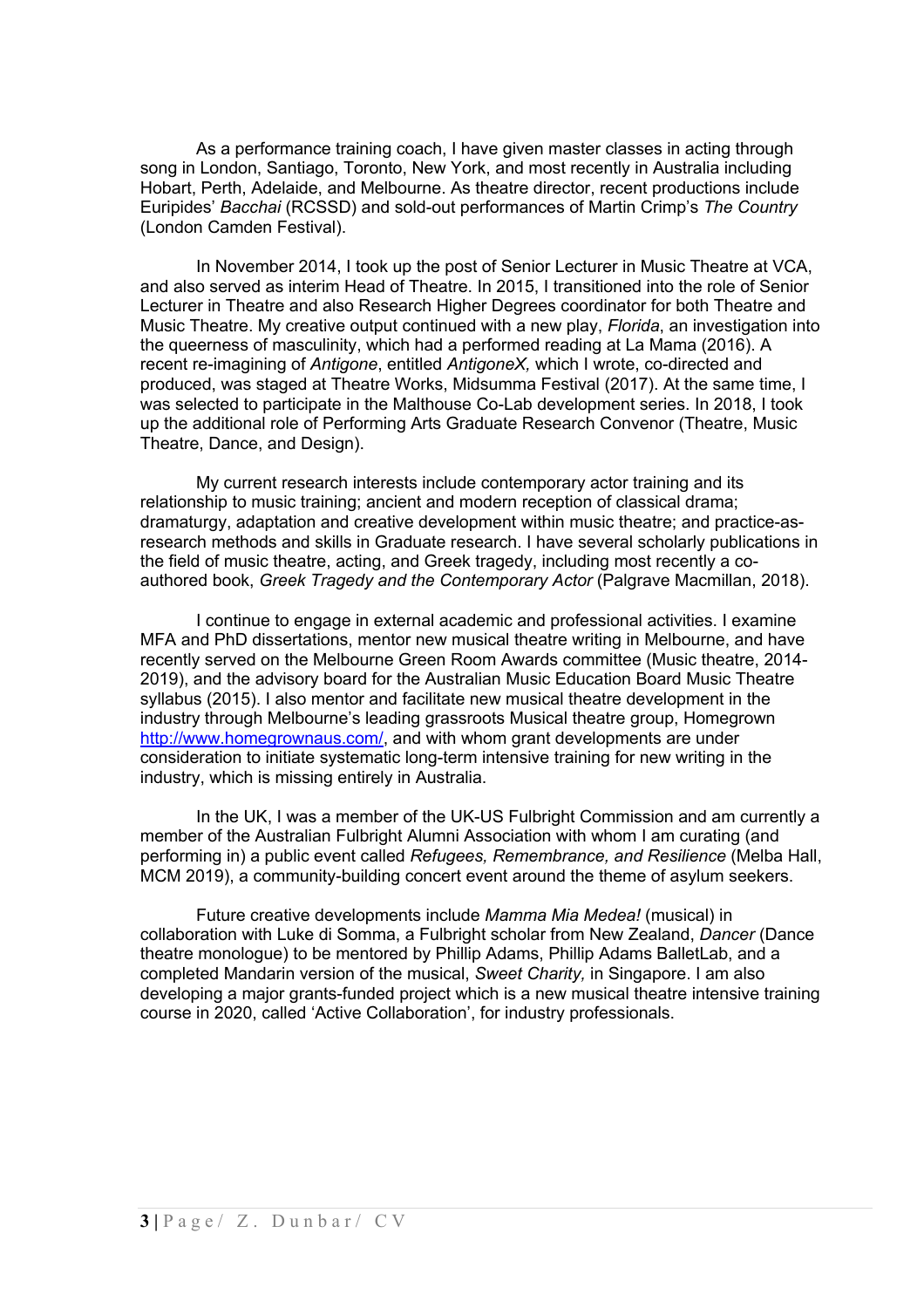### **ACADEMIC POSITIONS & DUTIES\_\_\_\_\_\_\_\_\_\_\_\_\_\_\_\_\_\_\_\_\_\_\_\_\_\_\_\_\_\_\_\_\_\_\_\_\_\_\_\_\_\_**

2018 – Current

### PERFORMING ARTS GRADUATE RESEARCH CONVENOR (Theatre, Music Theatre, Dance, Design) VCA-MCM, Faculty of Fine Arts and Music, The University of Melbourne

- Lead and manage the Graduate Research Cohort in the four designate discipline areas, devising appropriate seminar events and tutorial programs as required and in consultation with the Heads of Discipline, Associate Director of Research or nominee and allotted staff members.
- Advocate for the Performing Arts Graduate Research cohort with regards to particular Graduate research issues, including studio, infrastructure and equipment.
- Liaise and consult as required with the three Performing Arts discipline staff/ HoD, and the Research Office on administrative matters, supervision, chairing, policies, and other opportunities as they arise.
- Provide mentorship and guidance for supervisors across disciplines.
- Develop organisation of research events and presentations to include all designate Performing Arts disciplines, including inviting guest lecturers, offering research skill seminars shared by staff and researchers, and staging end-of-semester 'triage' events, which this year will include the MCM research cohort.

Training: Two-day Ethos Australia Research and Leadership workshops (2019)

2016 – Current

#### SENIOR LECTURER IN THEATRE GRADUATE RESEARCH COORDINATOR IN THEATRE (0.6 FTE) VCA-MCM, Faculty of Fine Arts and Music, The University of Melbourne

Taught Courses: Performing Arts Research Methodologies (delivered to Coursework Masters in Dramaturgy, Directing, and BFA Hons); Graduate Research Skills and Methodologies (delivered to VCA MFA/PhD); MFA/ PhD/ BFA Hons research supervision in Theatre and Music Theatre; Supervise independent practice-based research projects in Masters in Dramaturgy and Masters in Directing.

Subject Coordinator: Concepts and Creativity (Year 1, 2, and 3).

Curriculum Design: Concepts and Creativity for new BFA Theatre; Pilot proposal for Breadth Course 'The Art of Karaoke'; One-week Musical Dramaturgy intensive for the Masters in Writing course.

Graduate Research Supervisor: MFAs – 8; PhDs – 7; DVPA – 2; Advisory Chair – 12 (Primary supervisor for 13 Graduate researchers; Primary supervisor for 2 DVPAs; Second supervisor for 2 Graduate researchers)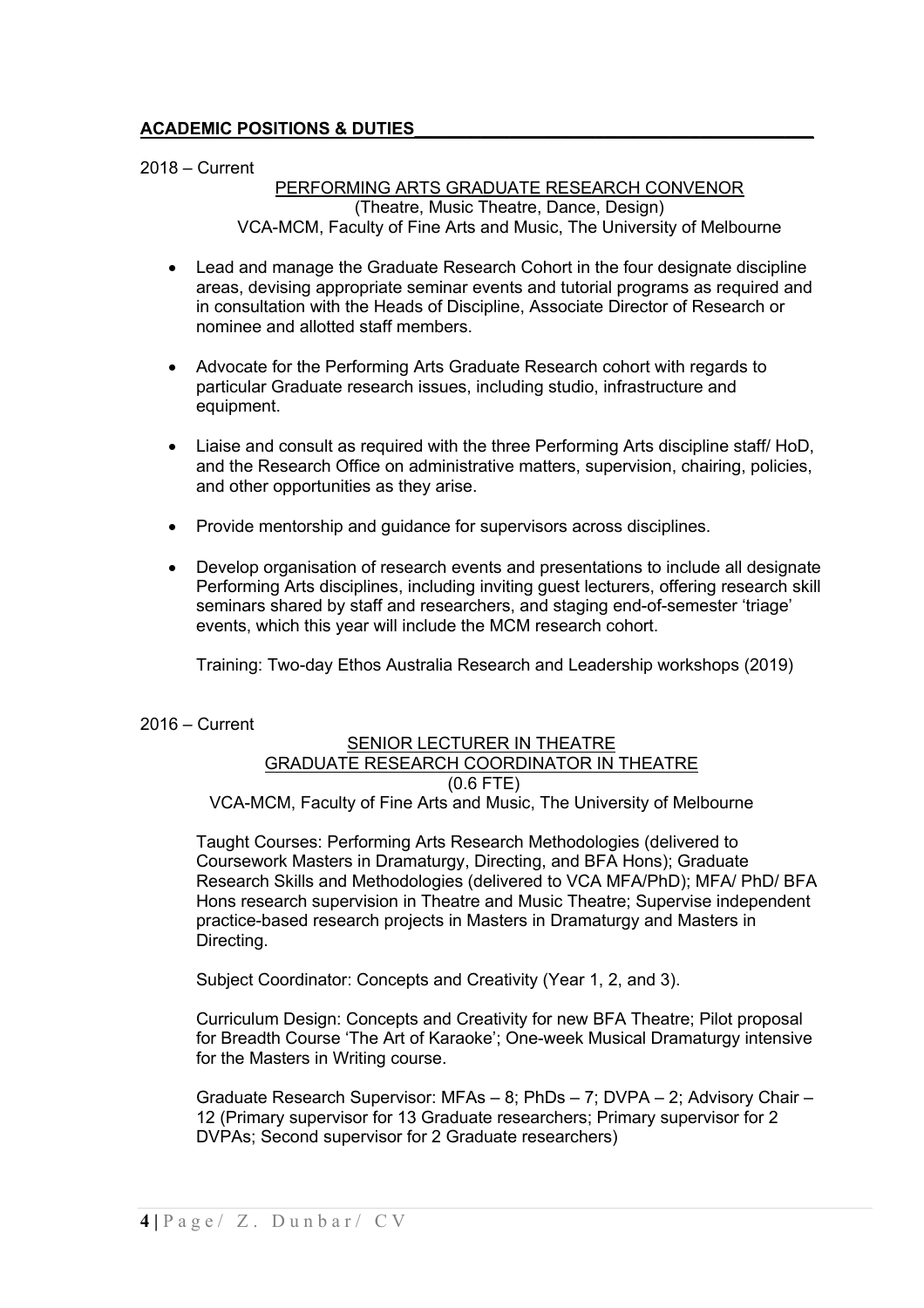Committees: Ethics Committee (2016-17), Research Committee, Library Committee, Scholarship Selection Committee, Selection Committee for hiring new staff (Music Theatre; Music Therapy), and the University of Melbourne 'Course Unsatisfactory Progress' committee.

Training: I attend University of Melbourne Teaching & Learning workshops and seminars to stay current in innovative pedagogy and curriculum, and to seek ways to enhance teaching, learning and assessment, which I share with my colleagues.

### GRADUATE RESEARCH COORDINATOR

- Respond to MFA/PhD Expressions of Interest to VCA Theatre and Music Theatre.
- Vet MFA/PhD applications and process selection panels for interviews.

Chairperson (where appropriate) for thesis examinations, confirmations and progress reviews.

- Monitor timelines and developments of Graduate research students and their supervisors with VCA-MCM Research office.
- Facilitate Graduate candidate's confirmations, conversions, progress reviews, and completion seminars; coordinating and documenting advisory panels.
- Curate Graduate-related information for Graduate students (i.e., conferences, grants, fellowships, research events, training, talks, etc).
- Organize seminars and presentations for VCA-Theatre staff and Graduate research students.
- Represent VCA-Theatre research at Graduate Research symposia, open day events, and external conferences.
- Oversee development of MFA/PhD protocols and policies for VCA-Theatre with HoD, Associate Director of Research (VCA) and VCA-MCM Research office.
- Offer training sessions to supervision staff.
- Support other staff in supervisory matters and help manage supervisions where appropriate.
- Support Graduate students and help resolve research matters where appropriate.
- Administer and review course changes (i.e., structure of completions, progress reviews seminars.

Training: National Postgraduate Coordinator conference (University of Sydney)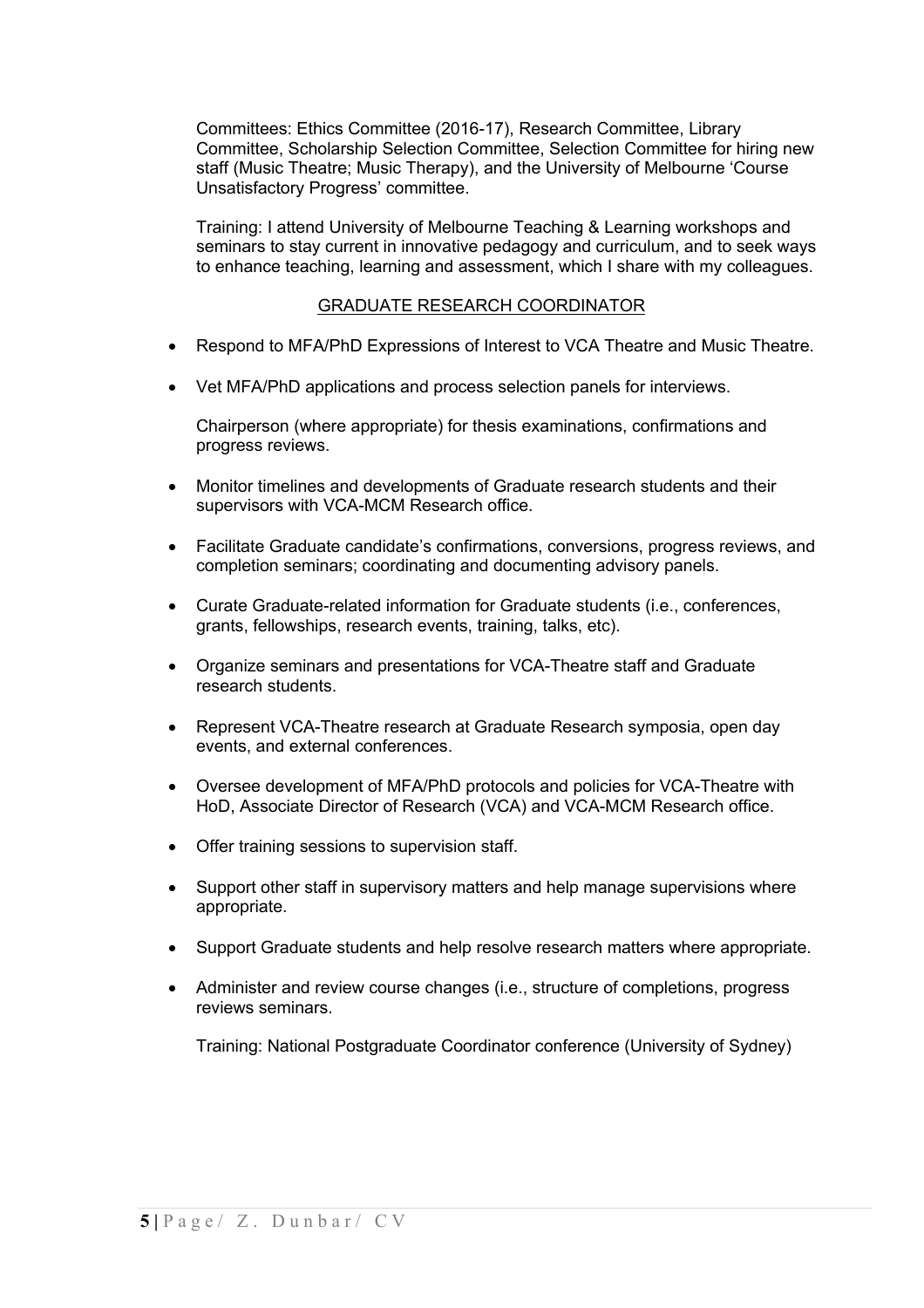#### INTERIM HEAD OF THEATRE SENIOR LECTURER IN MUSIC THEATRE (1.0 FTE) VCA-MCM, Faculty of Fine Arts and Music, The University of Melbourne

Interim Head of Theatre: managed all aspects of Undergraduate and Postgraduate theatre; facilitated the course review for VCA-Theatre, and represented VCA Theatre in the Research, Curriculum, and Executive Committees.

Taught Courses: Acting Song: Musical Scene Study (Year 3); Performing Arts Research Methodologies (Coursework Masters in Dramaturgy and Directing); Taught Concepts and Creativity (Year 3); Supervised independent practice-based research in Masters in Dramaturgy and Masters in Directing.

Graduate Research Supervisor: 1 PhD candidate.

Subject Coordinator: Concepts and Creativity (Year 3); BFA/ MFA Music Theatre.

Curriculum Design: Pilot study for Collaborative Accompaniment course in Musical **Theatre** 

Training: University of Melbourne Supervision training.

2012-14

#### SENIOR LECTURER, MA MUSIC THEATRE (0.5 FTE) Royal Central School of Speech and Drama, London

2008-12

#### LECTURER, MA MUSIC THEATRE  $(0.5$  FTE)

Royal Central School of Speech and Drama, London

Taught Courses and Subject Coordinator: Research in Performance Practices; Studio-based performance workshops (acting through song); MA dissertations, approximately 25 Masters-level dissertations per year; Music Director for Contemporary productions; Repetiteur for Audition and Professional Showcase units.

Taught Courses and Subject Coordinator (extra-departmental roles): Practical studio course on Greek Tragedy for (MA Classical Acting); Writing for Musical Theatre (MFA in Writing).

PhD Supervision: 3 PhD candidates.

Other Duties: Research Degrees Committee; PhD Supervisors Committee; Course Reviewer for BA (Hons) Theatre Practice; Annual overseas recruiter for Undergraduate and Postgraduate degree courses in Acting and in Music Theatre (New York, Toronto, Chicago, Santiago, Sydney, Singapore, Bangkok).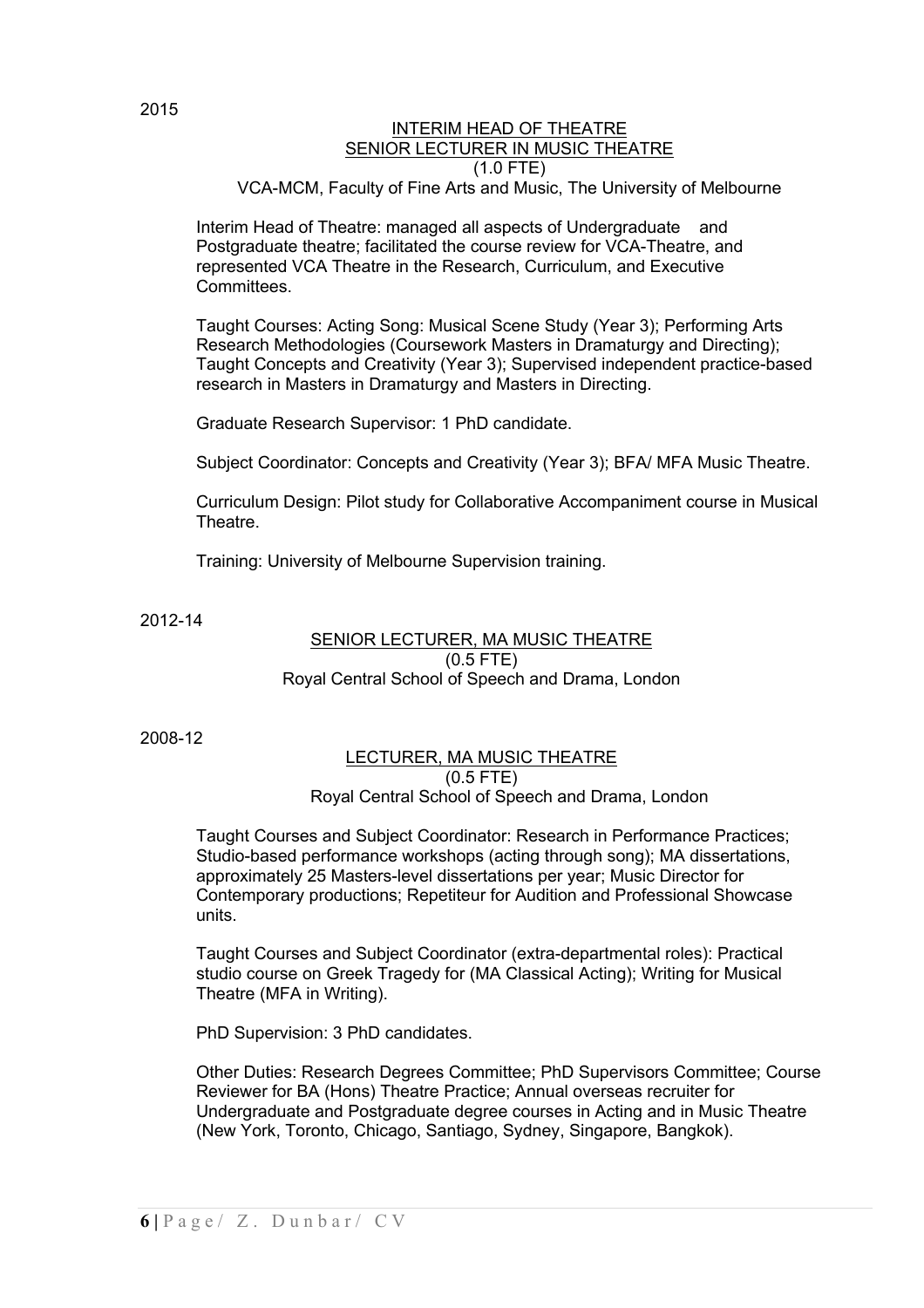2007-08

#### VISITING LECTURER MA Performance Practices Research; RCSSD Taught Courses: Tutor on individual practice-based projects; project assessor.

#### VISITING LECTURER BA (Hons) Drama Programme, St. Mary's University College, London. Taught Courses: 'Greek Tragedy' studio intensives

2007

#### VISITING LECTURER BA (Hons) Drama Department; University of Sussex Taught Courses: 'Greek Tragedy' practical and theory course.

2000-05

### VISITING TUTOR BA (Hons) Music Department; Middlesex University Taught Courses**:** Piano instructor for BA Hons piano students.

1990-2002

# ARTIST-IN-RESIDENCE

Music Department; Haileybury College Taught Courses**:** Head of Keyboard Studies; Taught Beginner to Advanced piano (ABRSM Grade 1 to Licentiate Diploma; Trinity College London); Music Theory and Accompaniment; Music History and Performance contexts.

# **CAREER DEVELOPMENTS – ACADEMIC\_\_\_\_\_\_\_\_\_\_\_\_\_\_\_\_\_\_\_\_\_\_\_\_\_\_\_\_\_\_\_\_\_ \_\_\_**

### **Grant Funding**

2019

- VicArts grant: 'Towards a Model of Sustained Training for New Musical Theatre Development'. \$16,345.00. Under review.
- Arts Council Career Development Grant: '*Sweet Charity* Mandarin: Bilingual Translation, Development and Workshop in Singapore (2020)'. \$20,000. In preparation.
- Faculty Research Development Grant: *Sweet Charity* Mandarin: Bilingual Translation, Completing Act 2 in Singapore (October 2019)'. \$2200. Under review.

2018

• VCA Foundation Engagement Grant: 'Engagement and Networking – New York NAMT Conference & Festival of New Musical Theatre'. \$3570. Successful.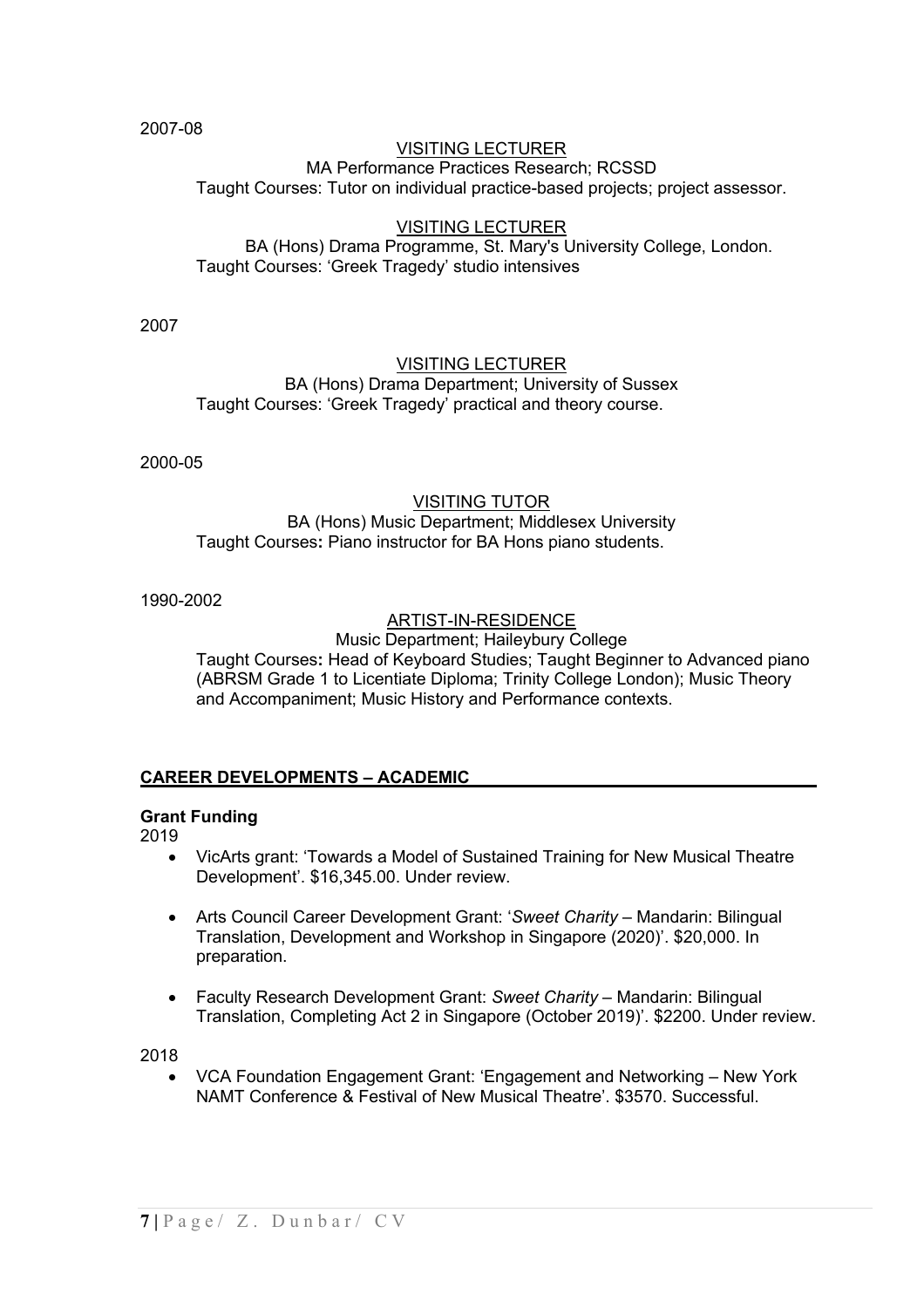### 2017

• FSGS (VCA-MCM): presentation of paper '*Acting* Greek Tragedy: Merging Contemporary Approaches', in the international Stanislavski conference, 'The S Word: Merging Methodologies'; and pursuing creative and research-based activities in London. \$2499.00. Successful.

### 2016

• City of Melbourne: 'Sweet Charity Mandarin – Development and Showcase in the Melbourne Chinese Museum'. \$19,960. Unsuccessful.

### 2015

- IRRTF (VCA-MCM) RV: 'Articulating the Research of Interactive Composition: A Pilot Study' (University of Munich, University of Melbourne). \$7500. Successful.
- FSGS (VCA-MCM): 'Pilot translation of *Sweet Charity* into Mandarin, Act 1'; Acting workshop with bilingual Mandarin performers. \$4750. Successful.

### **Publications**

I. Book.

- *The Palgrave Handbook of Performing Arts Training,* ed. Zachary Dunbar (Palgrave MacMillan, 2022-23) – book proposal in preparation.
- *Greek Tragedy and the Contemporary Actor,* with Stephe Harrop (Palgrave-Macmillan, 2018) https://www.palgrave.com/us/book/9783319954707 ISBN 978-3-319-95471-4
- II. Book Chapters.
	- 'Training for Writers and Performers', in *The Oxford Handbook for Global Stage Musicals*, eds. Olaf Jubin and Robert Gordon (Oxford University Press – forthcoming 2020).
	- 'Sounds and Visions: Performing the Nocturnal Voice of Chopin', in *Mantic Perspectives: Oracles, Prophecy and Performance* (Gardzienice, Poland: Artes Liberales and Homini, 2016), pp. 111-117.
	- 'How do you Solve a Problem like the Chorus: Hammerstein's Allegro and the Reception of Greek Tragedy on Broadway', in *Choruses, Ancient and Modern*, eds. Joshua Billings, Felix Budelmann, and Fiona Macintosh (Oxford University Press, 2013), pp. 243-58.
	- 'Music Theatre and Musical Theatre', in the *Cambridge Companion to Theatre History*, eds. David Wiles, Chris Dymkowski (Cambridge University Press, 2013), pp. 197-209.
	- 'Speaking Text in Post-dramatic Theatre: Some Reflections', in *Theatre Noise: The Sound of Performance*, eds. Lynne Kendrick, David Roesner (Cambridge Scholars Publishing, 2012), pp. 164-73.
	- 'From à la carte to Convergence: Symptoms of Interdisciplinarity in Reception Theory', in *Theorising Performance: Greek Drama, Cultural History, and Critical Practice,* eds. Edith Hall, Stephe Harrop (Duckworth, 2010), pp. 85-94. ISBN 978- 0715638262.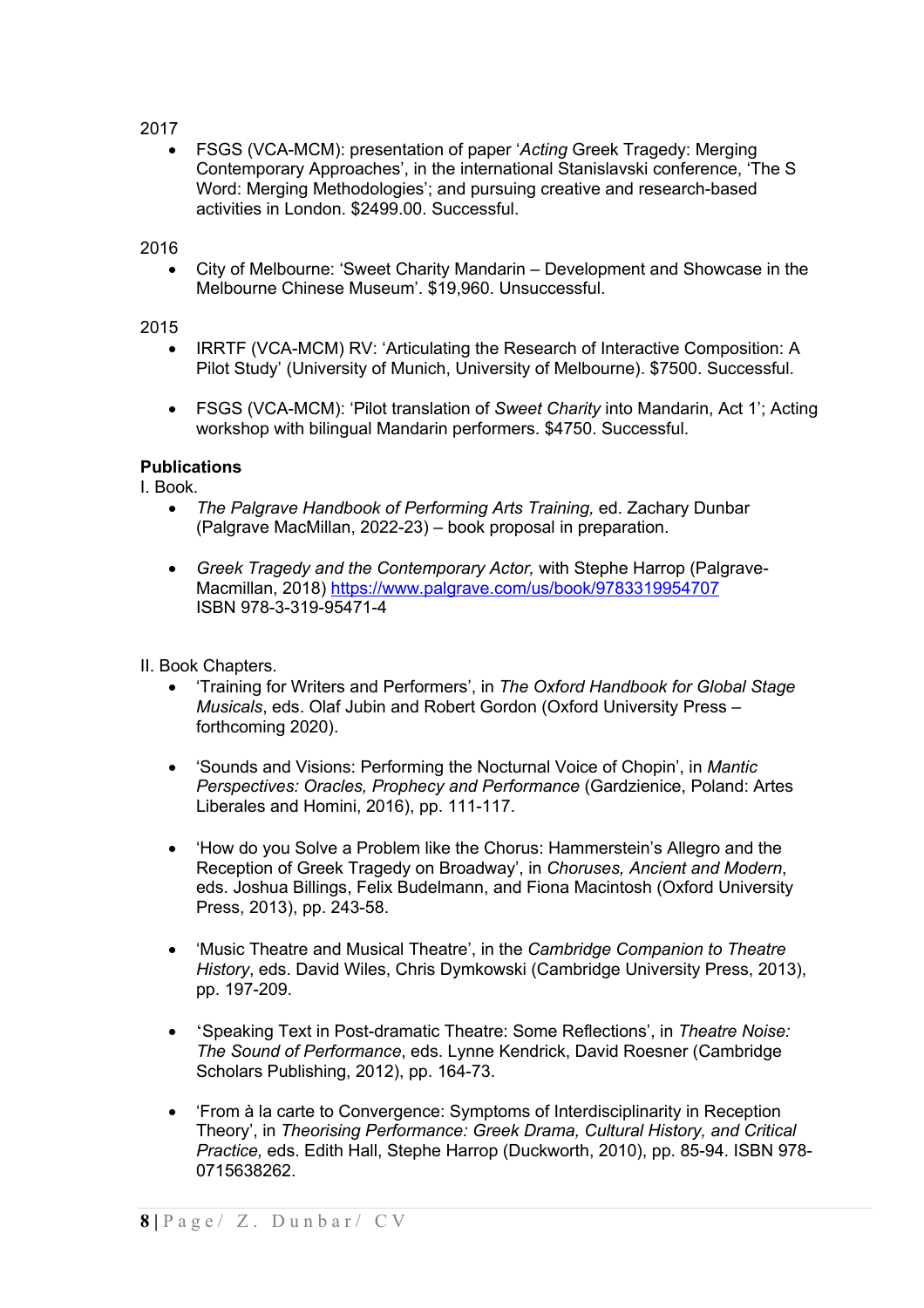III. Peer-reviewed Journal Articles.

- 'Bilingual *Sweet Charity:* Translating Language, Ideology and National identity*'*, in *Studies in Musical Theatre* (forthcoming 2020).
- 'Stanislavski's System in Musical Theatre Actor Training: Anomalies of Acting Song', in *Stanislavski Studies*, 4 (1) 2016; pp. 63-74. DOI:10.1080/20567790.2016.1155366
- 'Practice-as-Research in Musical Theatre: Reviewing the Situation', in *Studies in Musical Theatre*, 8 (2) 2014; pp. 57-75. ISSN 1750-3159.
- 'Dionysian Reflections upon *"*A Chorus Line"', in *Studies in Musical Theatre*, 4 (2) 2010; pp.155-69. ISSN 1750-3159.

IV. Book Reviews.

- Fiona Macintosh, Justine McConnell, Stephen Harrison, Claire Kenward, eds. *Epic Performances: from the Middle Ages into the Twenty-First Century* (Oxford University Press, 2018), in *New Theatre Quarterly* (forthcoming 2019).
- Christina Gutekunst and John Gillett, *Voice into Acting: Integrating voice and the Stanislavski Approach* (Bloomsbury 2014), in *Stanislavski Studies*, 4 (2014), p.195. http://store.bruford.ac.uk/browse/extra\_info.asp?compid=1&modid=1&deptid=16&c atid=79&prodid=1103.
- Fiona Macintosh, *Oedipus Tyrannus* (Cambridge University Press, 2009), and Fiona Macintosh, ed*. The Ancient Dancer in the Modern World: Responses to Greek and Roman Dance* (Oxford University Press, 2010), in *New Theatre Quarterly,* 28 (1) 2012; pp. 99.
- David Wiles, *Theatre and Citizenship: a History of Practice* (Cambridge University Press, 2011), in *New Theatre Quarterly*, 27 (3) 2011; pp. 295-6.
- David Wiles, *Mask and Performance in Greek Tragedy* (Cambridge University Press, 2007), in *Didaskalia: Ancient Theatre Today* http://www.didaskalia.net/issues.
- V. Concert Programme Notes.
	- *Sweeney Todd,* Victorian Opera, Melbourne (July 2015).

### **Selected Conference Presentations**

- 2019. 'Actors and Musicians: Preparing for Optimal Performance' symposium, cofacilitated with Gary McPherson, in the ISPS conference (International Symposium on Performance Science); MCM, University of Melbourne.
- 2018. 'The *Contemporary* Actor and Greek Tragedy', in ADSA (Australasian Association for Theatre, Drama and Performance Studies), *On Actors and Acting* conference; Victorian College of the Arts, University of Melbourne.
- 2017. '*Acting* Greek Tragedy: Merging Contemporary Approaches', in the international Stanislavski conference, *The S Word: Merging Methodologies*; Prague. https://youtu.be/es8mWtGqoKI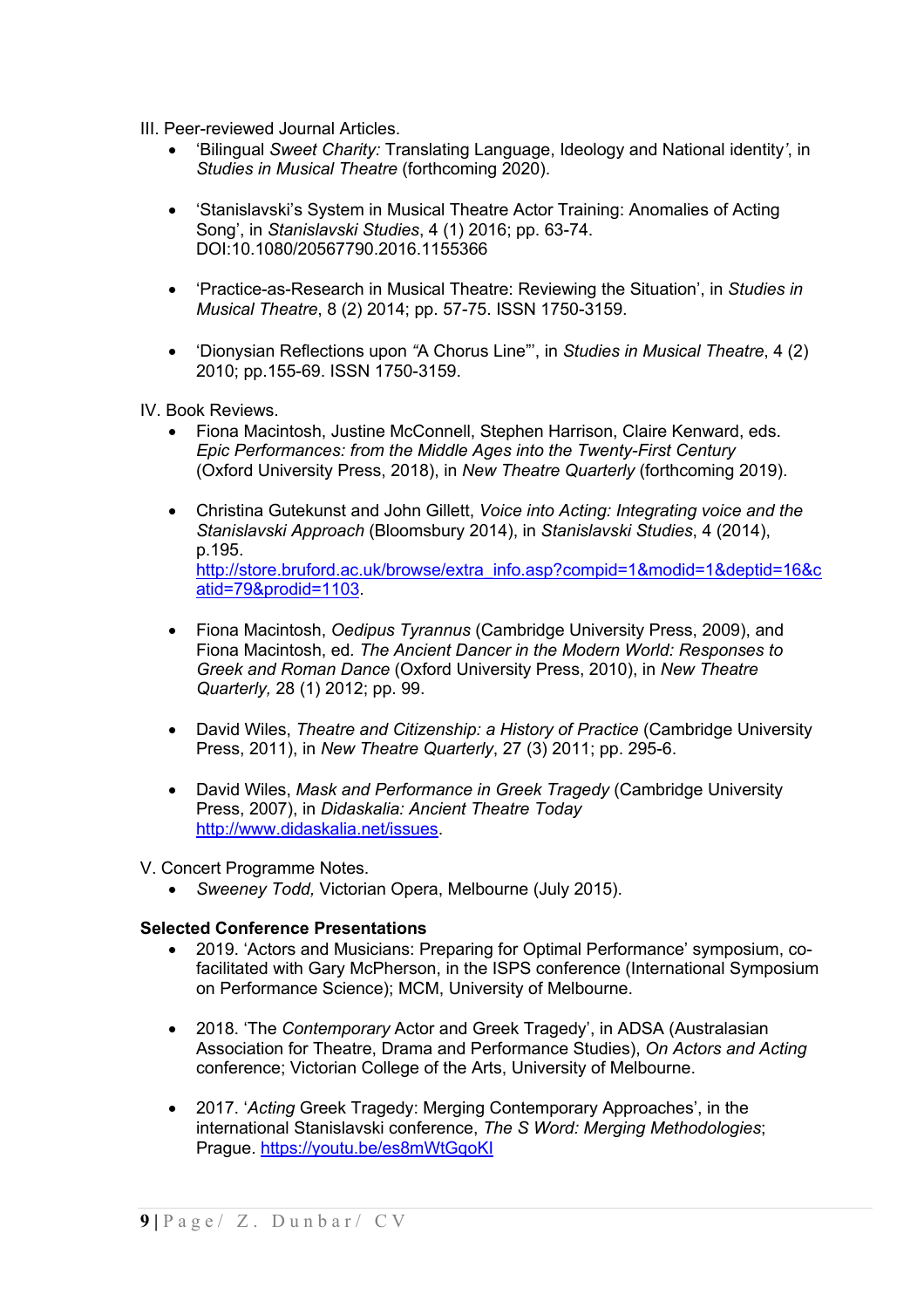- 2016. 'Investigating a Paradigm Shift in Stanislavski's System through Musical Theatre Actor Training – the Emotional Issue', (Chair) panel of 'Stanislavski, Actor Training and Musical Theatre', in *The "S Word": Stanislavski and the Future of Acting* international symposium'; Rose Bruford, UK.
- 2014. 'The *Musical* Actor Beyond Stanislavski', Music Theatre Working Group, in *Theatre and Stratification* conference; IFTR University of Warwick, UK.
- 2012. 'Sweet *Sour* Charity: Some Reflections on a Sino-fied American Musical', in *Song, Stage and Screen VII* conference; Leiden University, Netherlands.
- 2011. 'Authoring Song', a lecture-demonstration of collaborative processes used to generate the music for an original song cycle, 'Dog Day Afternoon', in *Authoring Theatre* conference; Royal Central School of Speech and Drama.
- 2010. 'Concert Music Theatre', 3rd International Conference of *Music on Stage*; Rose Bruford College, UK.
- 2010. 'The Politics of the Musical Chorus', in *Choruses: Ancient and Modern,*  Archive of Performances of Greek & Roman Drama; University of Oxford.
- 2010. '*Why* Theatre History?—Music Theatre', two-day symposium on theatre history in conjunction with forthcoming publication of the *Cambridge Companion to Theatre History*; Royal Holloway, University of London.
- 2010. 'One Singular Sensation: Dionysian Rhythms of *A Chorus Line'*, in *10th Anniversary* of the APGRD postgraduate conference; Royal Holloway, University of London.
- 2009. 'Melodic Intentions: Speaking Text in Postdramatic Multimedia Dance Theatre'*,* in *Theatre Noise* conference; RCSSD.
- 2007. 'The Music's the Thing: Harrison Birtwistle in Peter Hall's 1981 Production of Aeschylus' Oresteia', in the European Network of Research and Documentation of Performances of Ancient Greek Drama; Epidauros, Greece.
- 2007. 'A Brief History of the Singing Tragic Chorus: the Word-Tone Relationship', in *Song, Stage & Screen II* conference, University of Leeds.
- 2007. 'Aspects of Chaos and Complexity: Science and the Modern Tragic Chorus' in the annual British Society of Literature and Science; University of Birmingham.
- 2006. 'All Mouth, No Body: Stravinsky's Oedipus in the Quantum Era'*;* in the Archive of Performances of Greek and Roman Drama; University of Oxford and Royal Holloway.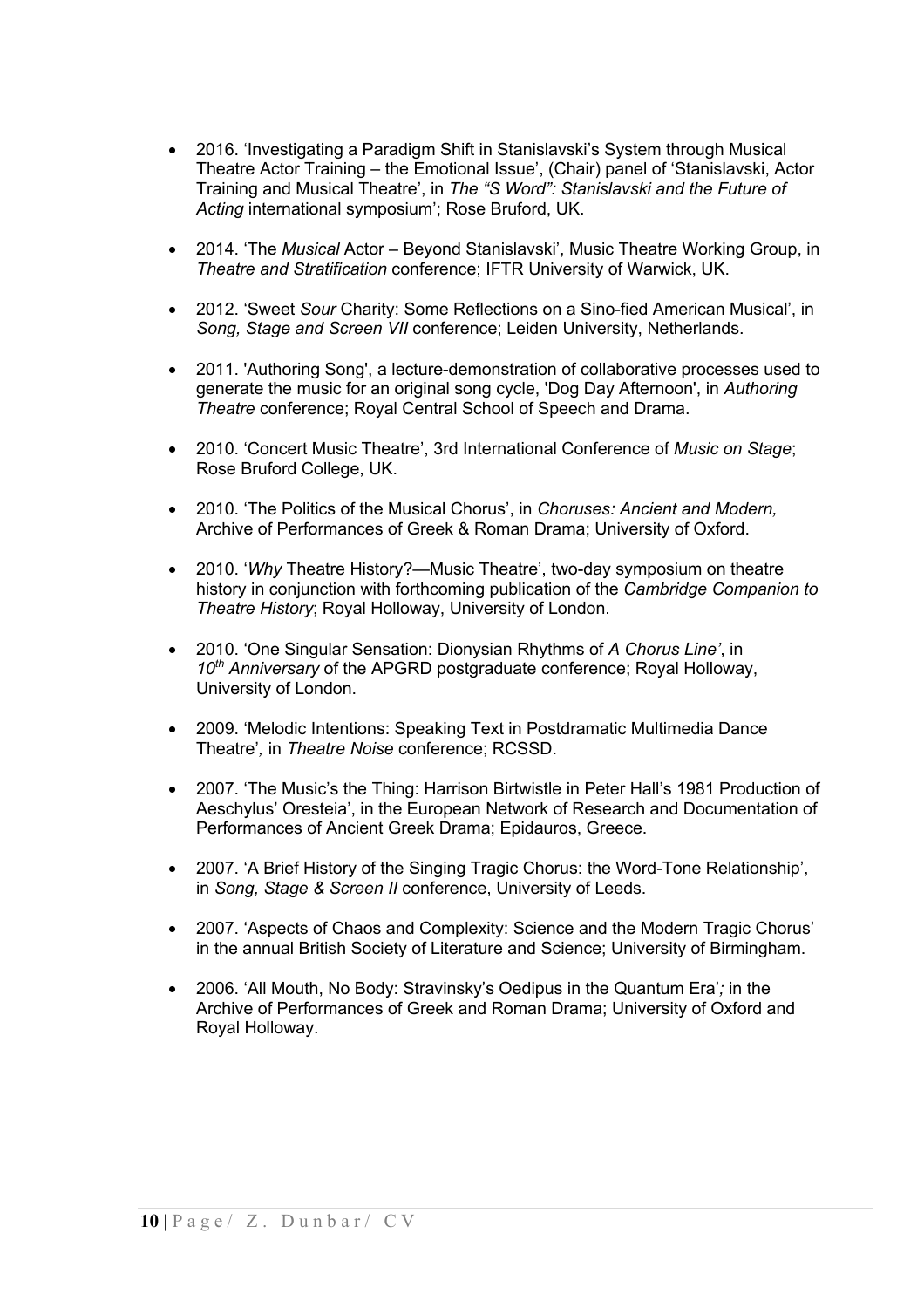### **Conference Curator & Organiser**

- 2013. 'What We Do When We Do What We Do: Process and Performance in Musical Theatre', in the *Song, Stage and Screen VIII* conference, in association with the *Studies in Musical Theatre* journal (Intellect Ltd.); RCSSD.
- 2012. 2013. 2014. Annual international postgraduate symposium in Ancient and Modern Greek and Roman drama, co-organised by the Archives of Performances of Greek and Roman Drama (APGRD), University of Oxford and RCSSD.
- 2010. 'Concert Theatre: practices and processes in theatre by actorinstrumentalists', One-day symposium*;* RCSSD.

### **Current Graduate Research Degrees Supervision**

### **MFA**

Luke Devenish

*It's my queerness and I'll be sly if I want to: Investigating the function of the 20th century queer Playwright's practice of encoding in the 21st century theatre environment.* (80% supervision) (converting to DVPA)

Donna Dunmire *The Doprana Method: An Integrated wellbeing approach to teaching ballet.* (80% supervision) (converting to PhD)

Julia Hastings *Songs without words: diegetic and nondiegetic use of classical piano performance in contemporary theatre* (70% supervision)

Claire Healy – completed (Interactive Composition) *Collaborative Multidisciplinarity in Theatre* (50% supervision)

Petra Kalive

*Accidentally Intercultural & Incidentally Feminist; Case studies of intercultural theatre practice* (100% supervision) (taken over from Mary Luckhurst)

Jayde Kirchert

*Toward a feminist dramaturgy in music theatre: theoretical contexts and critical perspectives.* (70% supervision) (converting to PhD)

Steph Kehoe *Pedagogical Translation: Translating Lecoq's Pedagogy into tertiary training contexts* (70% supervision) (converting to PhD)

Yu Qian

*Modern re-imagining of Chinese Theatre in the Yuan Dynasty: An Examination of Bertolt Brecht's The Caucasian Chalk Circle and Meng Jinghui's The Good Person of Szechuan"* (30% supervision)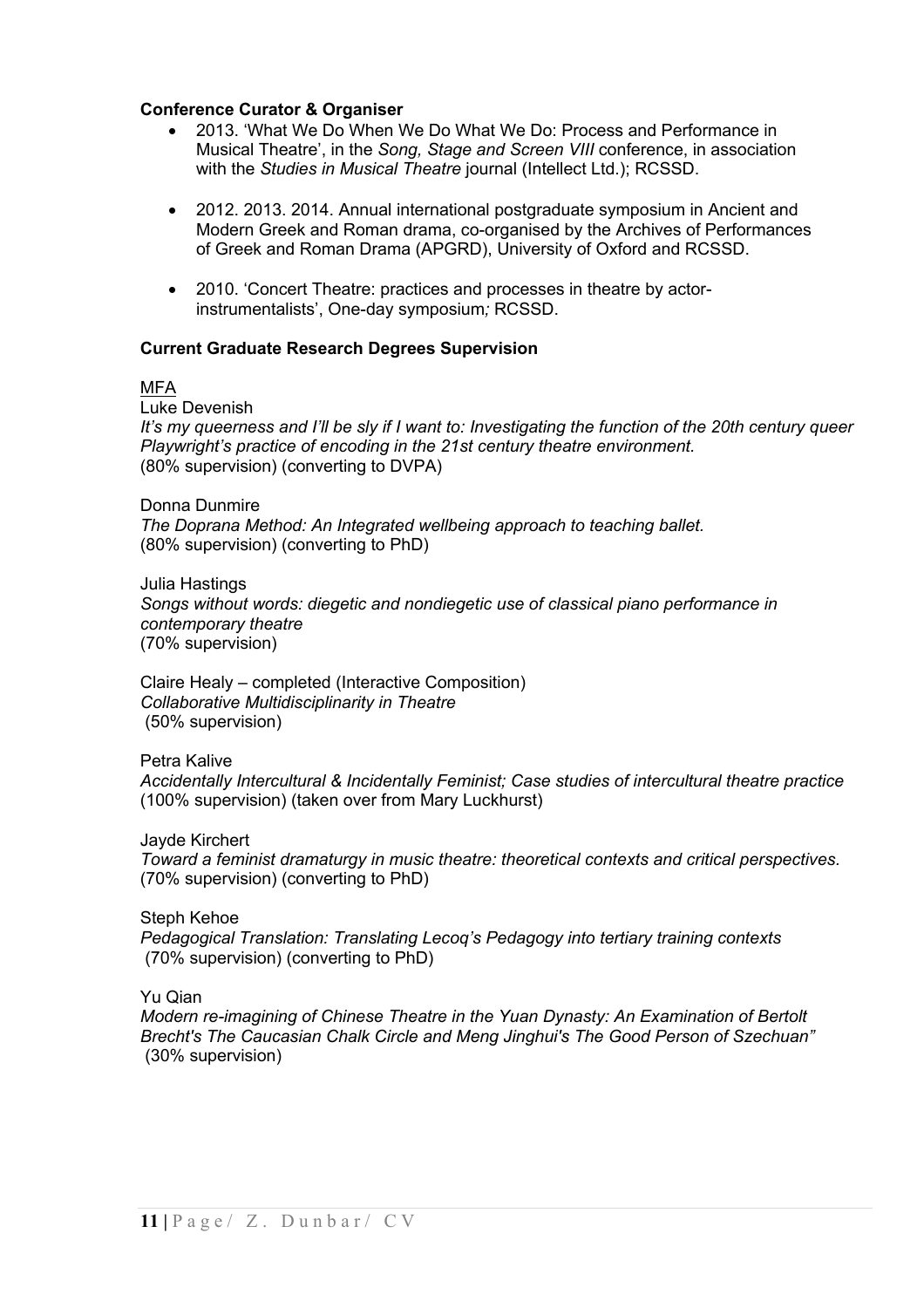PhD

Angus Cameron *Theatre and the Truth: the practicability of Alain Badiou's philosophy in theatre-making through case studies* (30% supervision)

Tom Gutteridge – Withdrawn (2019) *Unacknowledged Traces: a new look at Australian theatre directors: Rex Cramphorn, Bob Maza, Jim Sharman and Dorothy 'Dot' Thompson, and their influence.* (80% supervision)

Rebecca Hesketh-Prichard *Political Writing for Theatre in The Supermodern Age* (80% supervision)

Trevor Jones *Coaching opera singers in musical theatre song: an epistemological exploration of hybrid vocal coaching* (90% supervision)

Sapidah Kian *Hybrid and Queer temporalities and Antidisciplinary approaches in Performance* (100% supervision)

Christopher Nolan *Training the Triple-Threat: developing singing pedagogy for skilled dancers in music theatre.* (80% supervision)

Diane Stubbings *The impact of science on the dramaturgy of text-based theatre: exploring new dramatic forms in a play about genetics and inheritance.* (80% supervision)

DVPA Phillip Adams *Silliness at its Silliest in all Seriousness*  (60% supervision)

Robert Draffin - completed *Mind the Gap: Jo Ha Kyu [Ma] and the Missing Teeth: Understanding Evolutionary Practice as a rhythmical embodied unfolding of productions, pedagogy and the personal* (90% supervision)

Proposals in progress (2020) Margot Fenley. MFA *Chekhovian Processes in Re-embodying Macbeth*

Tanya Gerstle. DVPA *The Philosophy and Pedagogy of Impulse*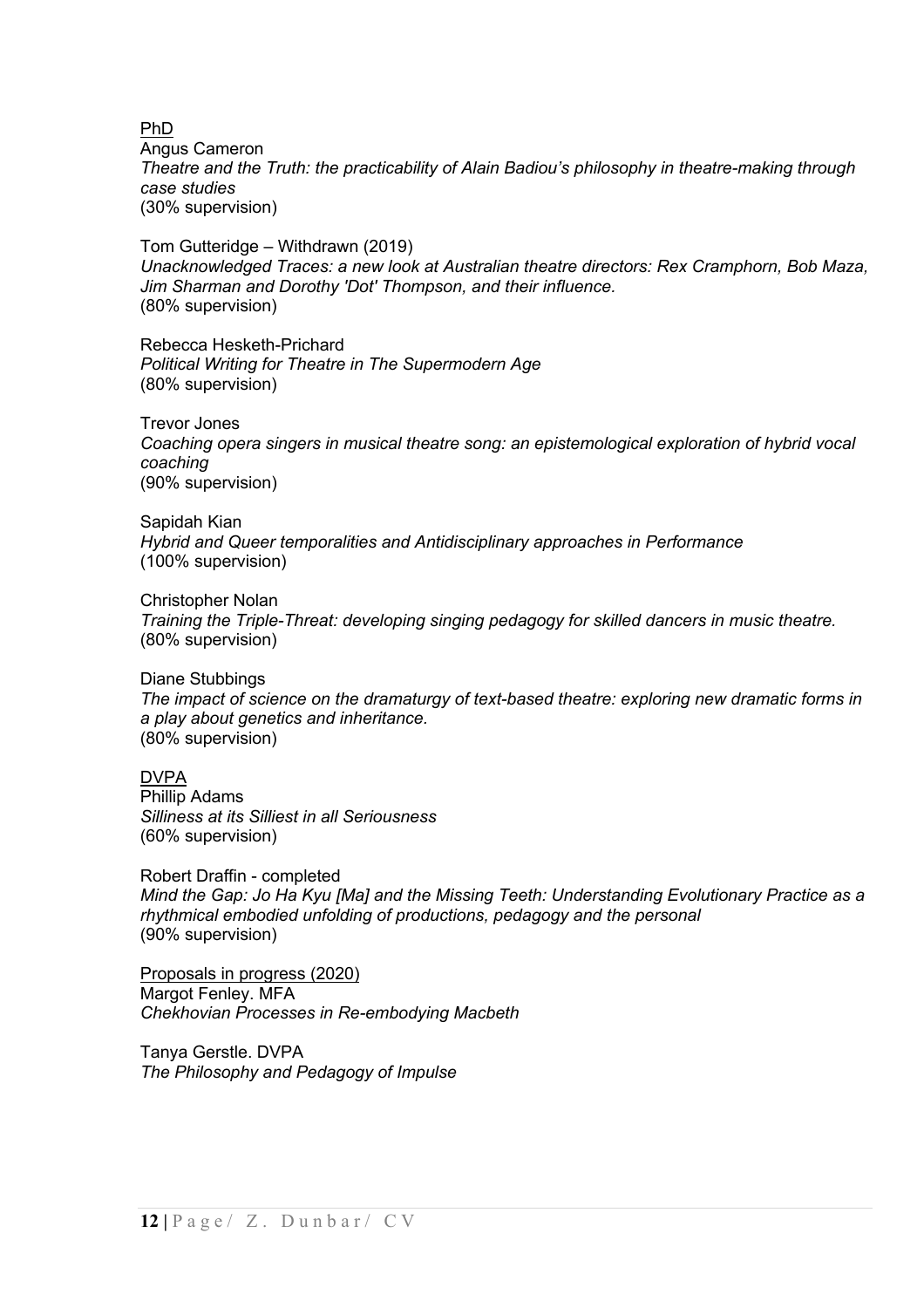### **External Course Examiner**

2011-14

BA (Hons) Drama Programme, School of Culture, St. Mary's University College, London.

2014

FD and BA Musical Theatre, BA (Hons) Bath Spa University, Newton Park, Bath.

### **External Professional Memberships & Activities**

### **Ongoing**

- External examiner and consultant for MFA/PhD dissertations; Griffiths University, Brisbane; Monash University.
- Invited Seminar Speaker; Graduate Research Skills, Monash University.
- Mentor and Facilitator for new musical theatre development; Home Grown (http://www.homegrownaus.com/).
- Editorial Board, *Studies in Musical Theatre* Journal (2015 ).
- Curator of Events; Australian Fulbright Alumni Association (2015 ).
- Book proposal reviewer; Oxford University Press
- Board member; The Musical Theatre Initiative (MTI), Wright State University

### **Completed**

- Selection committee; Stiles + Drewe Song Prize, Mercury Musical Developments, UK (2019).
- Green Room Awards Committee, Music Theatre (2015 2019).
- AMEB masterclasses for teachers and students in 'Acting through Song': Melbourne, Adelaide, Perth and Hobart (2016)**.**
- Editorial consultant; Australian Music Examinations Board (AMEB), Music Theatre series, (2015).
- Selection panellist; Glorias Fellowship, NIDA (2015).
- Professional Associate; Mercury Musical Developments: (2005 2014).
- Scholarship application reviewer; British Fulbright Scholars Association: (2008 2014).
- Grant proposal reviewer; UK Leverhulme Trust (2014).

### **THEATRE PERFORMANCE, WRITING & PRODUCTION TRAINING (since 1995)\_\_\_\_\_**

THEATRE PERFORMANCE TRAINING

- British Beijing Opera Society (ten workshops with Ione Meyer)
- Complicité (five Lecoq-style physical theatre workshops Annabel Arden, Antonio Gil Martinez, Toby Jones).
- Voic(e)motion (three workshops with Guy Dartnell, Battersea Arts Centres).
- Royal Holloway, University of London (semester-length workshops in Feldenkrais Method, and Greek Tragedy performance practices).
- London Circus Space (five workshops in clowning methods).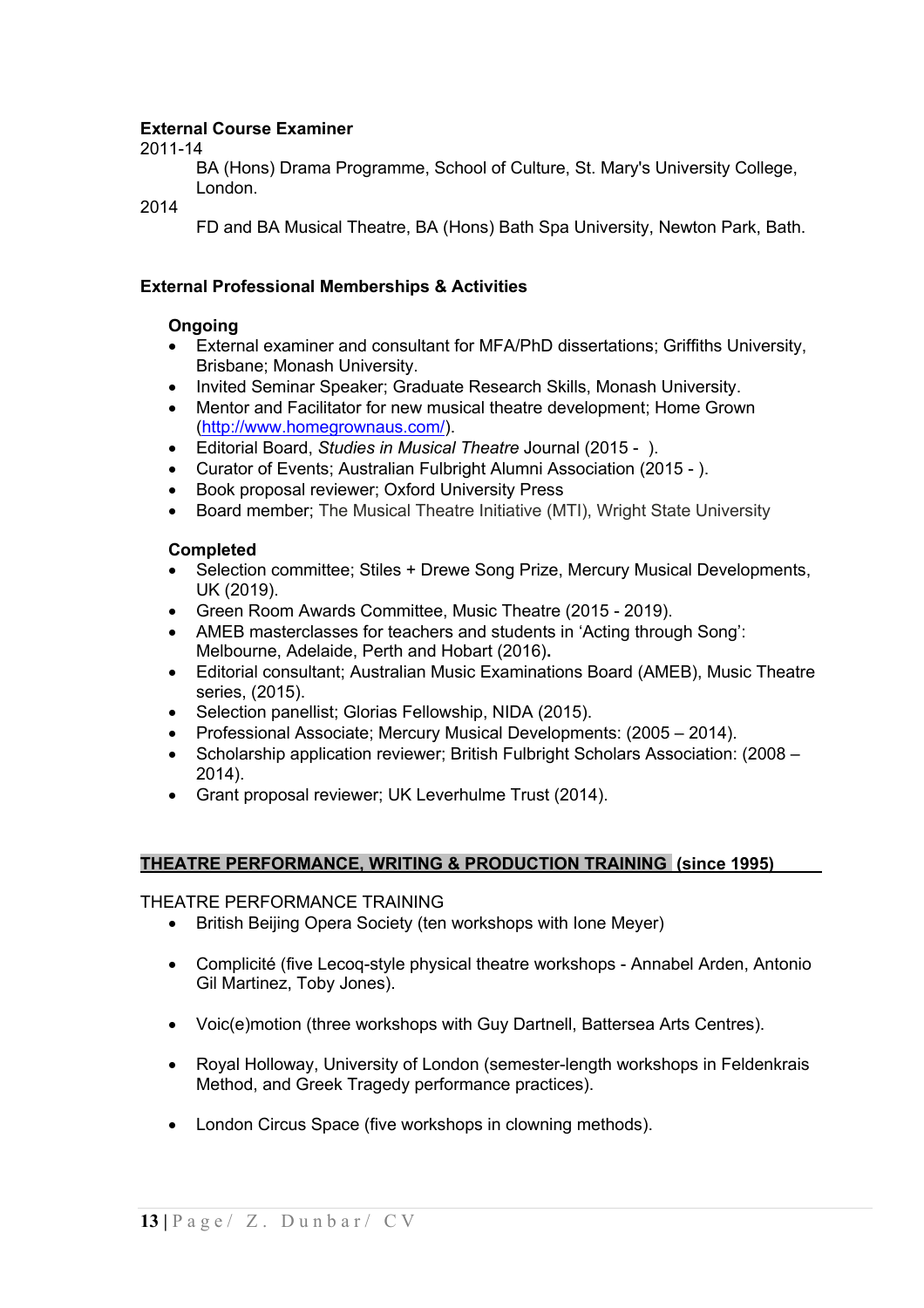- Musicality and Physical Theatre; Aarhus, Denmark (one-week intensive workshop with Marcello Magni, co-founder of Complicité).
- Michael Chekhov Acting techniques, as observer (two-day workshop, Sinead Rushe, Actor's Centre).

WRITING TRAINING

- British National Film and Television School (writing for film, two-day intensive).
- Adapting and Writing for the Stage (one week-workshop with Rufus Norris, currently Artistic Director of the National Theatre UK; Tanya Ronder, playwright).
- Writing for Theatre and Radio (six-month workshops with John Burgess, formerly Head of New Writing, National Theatre).

PRODUCTION TRAINING

• Producing Theatre, Young Vic (one week-workshop with Timothy Hughes; Weaver Hughes Ensemble).

#### **CREATIVE PRODUCTIONS\_\_\_\_\_\_\_\_\_\_\_\_\_\_\_\_\_\_\_\_\_\_\_\_\_\_\_\_\_\_\_\_\_\_\_\_\_\_\_\_\_\_\_\_\_\_\_\_**

Musical (forthcoming 2019-20)

**Sweet Charity** (in Mandarin: Act 2) by Coleman, Simon, and Fields Translator: Rei Poh Dramaturg/Music Director: Zachary Dunbar

• Singapore

Play (2017-18)

*AntigoneX* (based on Sophocles' *Antigone*) Writer/Producer: Zachary Dunbar Co-Director: Zachary Dunbar and Katy Maudlin

• Theatre Works, Melbourne

Production archive

https://www.dropbox.com/s/uv8zb0fz45xojoz/AntigoneX\_full%20show.mp4?dl=0

**Publicity** 

https://midsumma.org.au/program/antig18; http://precinct.fineartsmusic.unimelb.edu.au/2018/01/17/antigonex-greek-tragedy-with-beach-balls/ ; http://theatreworks.org.au/hosted/antigone-x/ **Reviews** https://www.weekendnotes.com/antigone-x-theatre-works/ https://goodvibesmelbourne.com/2018/02/04/antigone-x-at-theatreworks/ http://www.mymelbournearts.com/2018/02/antigonex-midsumma-festival-review.html?m=1 https://www.google.com.au/amp/s/theatrepress.com.au/2018/02/03/midsumma-presentsantigonex/amp/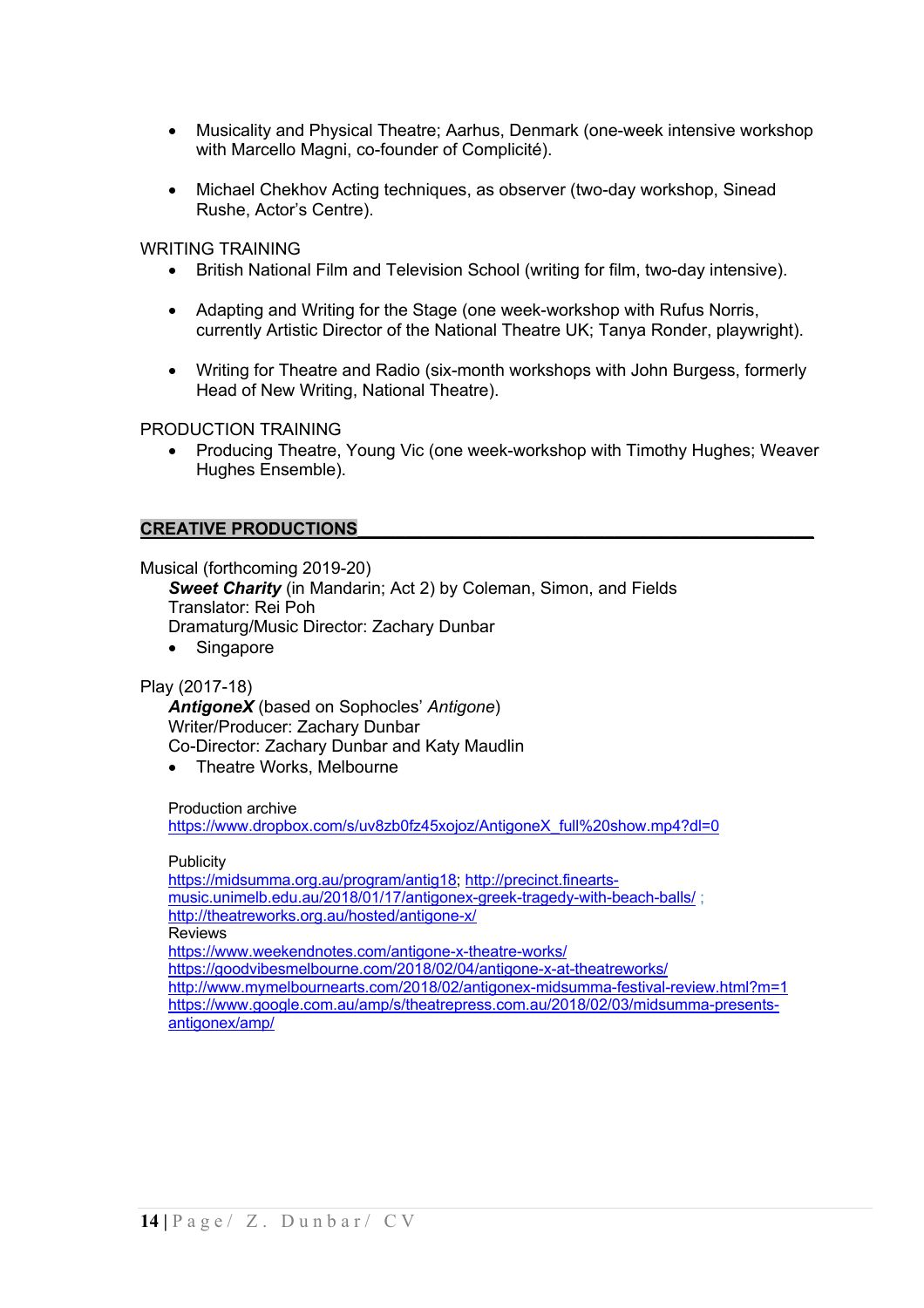### Play (2015-16)

*Florida*

Writer/Director/Producer: Zachary Dunbar

- Performed readings at Victorian College of the Arts (Melbourne)
- La Mama (Melbourne)

**Trailer** https://youtu.be/D8Odhnee7Lc Production archive (La Mama) https://youtu.be/Y65aRZEcEA8

Musical (2015-16)

*Sweet Charity* (in Mandarin; Act 1) by Coleman, Simon, and Fields Translator: Rei Poh

Dramaturg/Music Director: Zachary Dunbar

• Workshop reading at VCA

Trailer (for City of Melbourne grant) https://www.youtube.com/watch?v=bEYbBgedMkU

### Play (2014)

*The Country* by Martin Crimp Director/Producer: Zachary Dunbar

• Camden People's Theatre (Camden Festival, London, UK)

### Trailer

https://www.youtube.com/channel/UC5G8ys600WpsZvTXsMbwyLQ

### Musical (2014)

*The Baker's Wife* by Stephen Schwartz Music Director/Conductor: Zachary Dunbar

• Embassy Theatre, Royal Central School of Speech and Drama

### Play (2013)

*The Bacchai* by Euripides (tr. ColinTeevan) Director: Zachary Dunbar

• Embassy Theatre, Royal Central School of Speech and Drama

Production archive http://youtu.be/eFY-\_bDzGIs

### Musical (2012)

*Sunday in the Park with George* by Stephen Sondheim Music Director/Conductor: Zachary Dunbar

• Embassy Theatre, Royal Central School of Speech and Drama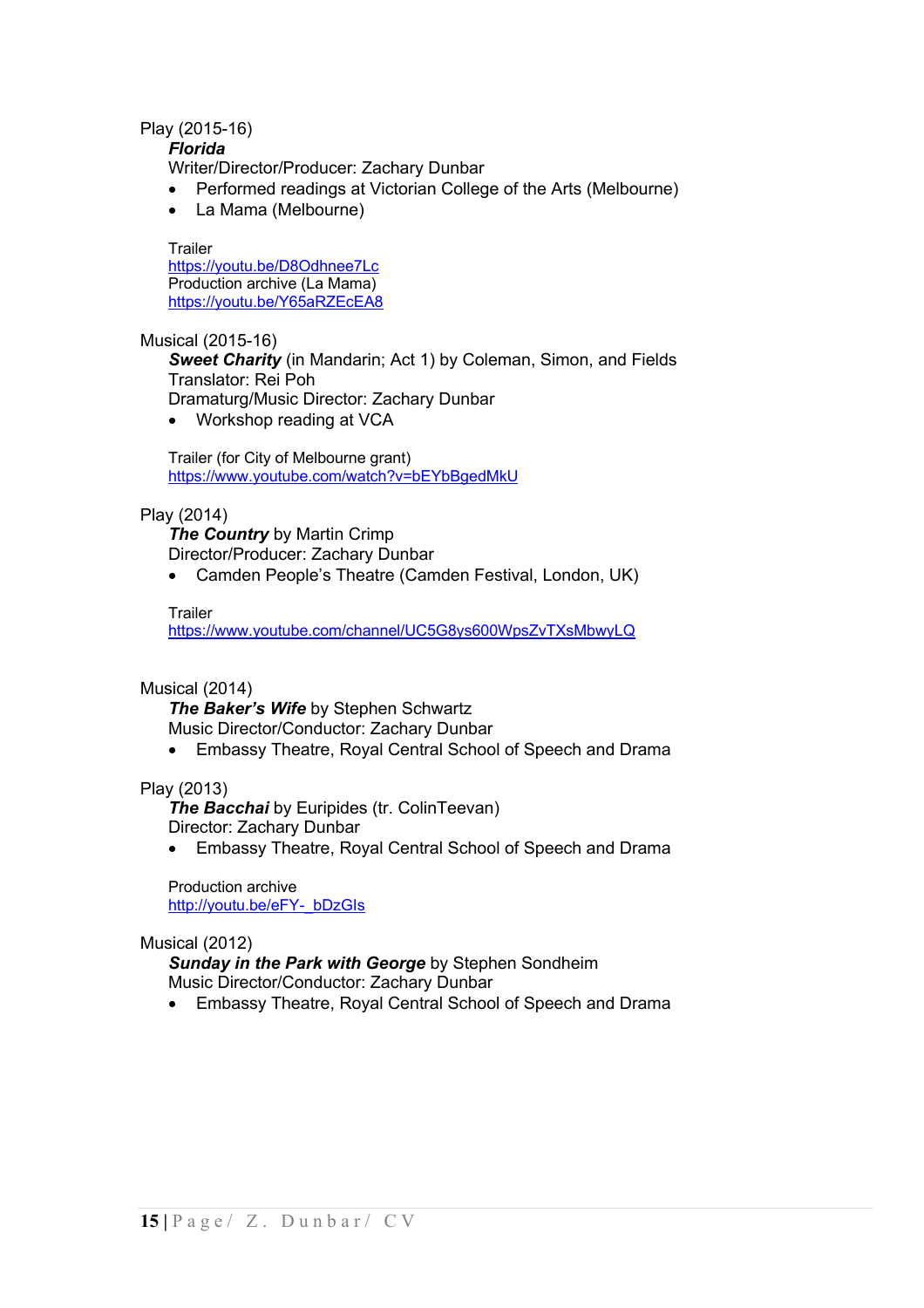Music play (2010-11)

*The Diva in Me by Charlotte Jones* 

Music Director/ Performer: Zachary Dunbar

• Brighton Pavillion (Brighton Fringe Festival; Argus Angel award for 'Best Production');

UK tour; BBC Radio 4 Drama

#### Reviews

http://www.eastbourneherald.co.uk/lifestyle/what-s-on/theatre/review-diva-in-me-featureda-compelling-performance-from-star-1-2535335

### Musical (2010)

*Into the Woods* by Stephen Sondheim

Music Director/Conductor: Zachary Dunbar

• Embassy Theatre, Royal Central School of Speech and Drama

### Play (2009)

*Quaternary* (based on Milton's *Paradise Lost*) Commissioned by St. Paul's School for their 500<sup>th</sup> anniversary Writer/Director: Zachary Dunbar

- Royal Central School of Speech and Drama New Studio
- Edinburgh Fringe Festival Venue C

#### **Trailer**

**http://www.youtube.com/watch?v=CmNj0WvOJlI** Reviews

'Theatrical Paradise found…undeniably excellent'. \*\*\*\*\**British Theatre Guide* http://www.britishtheatreguide.info/otherresources/fringe/fringe09-08.htm 'Slick, frightening, fast-paced, revolutionary performance'. \*\*\*\**Three Weeks* http://edinburgh.threeweeks.co.uk/review/6936

### Musical (2008)

### *The Year of the Pig*

Writer/Composer/ Music Director: Zachary Dunbar

• Embassy Theatre, Royal Central School of Speech and Drama

### **Trailer**

http://www.youtube.com/watch?gl=GB&hl=en-GB&v=yeMbtKJA5d4

### Dance Theatre (2008)

### *The Cows Come Home*

Director/Dramaturg/Producer: Zachary Dunbar Choreographer – Jesús Rubio Gamo

- Camden People's Theatre
- Brighton Fringe 'Underbelly'
- Denmark, Junge Hunde Festival

### **Trailer**

https://www.youtube.com/watch?gl=GB&hl=en-GB&v=YoSt8oT1rKg Reviews

'Nothing prepares you for this spectacle, an amalgam of myth, physicality, compulsive behaviour and ritualism'. \*\*\*\* http://www.musicomh.com/theatre/cows\_0508.htm 'They are the living embodiment of what is now seen as "fringe"' dance but in reality is the future of such theatre, whether we know it or not.' http://magazine.brighton.co.uk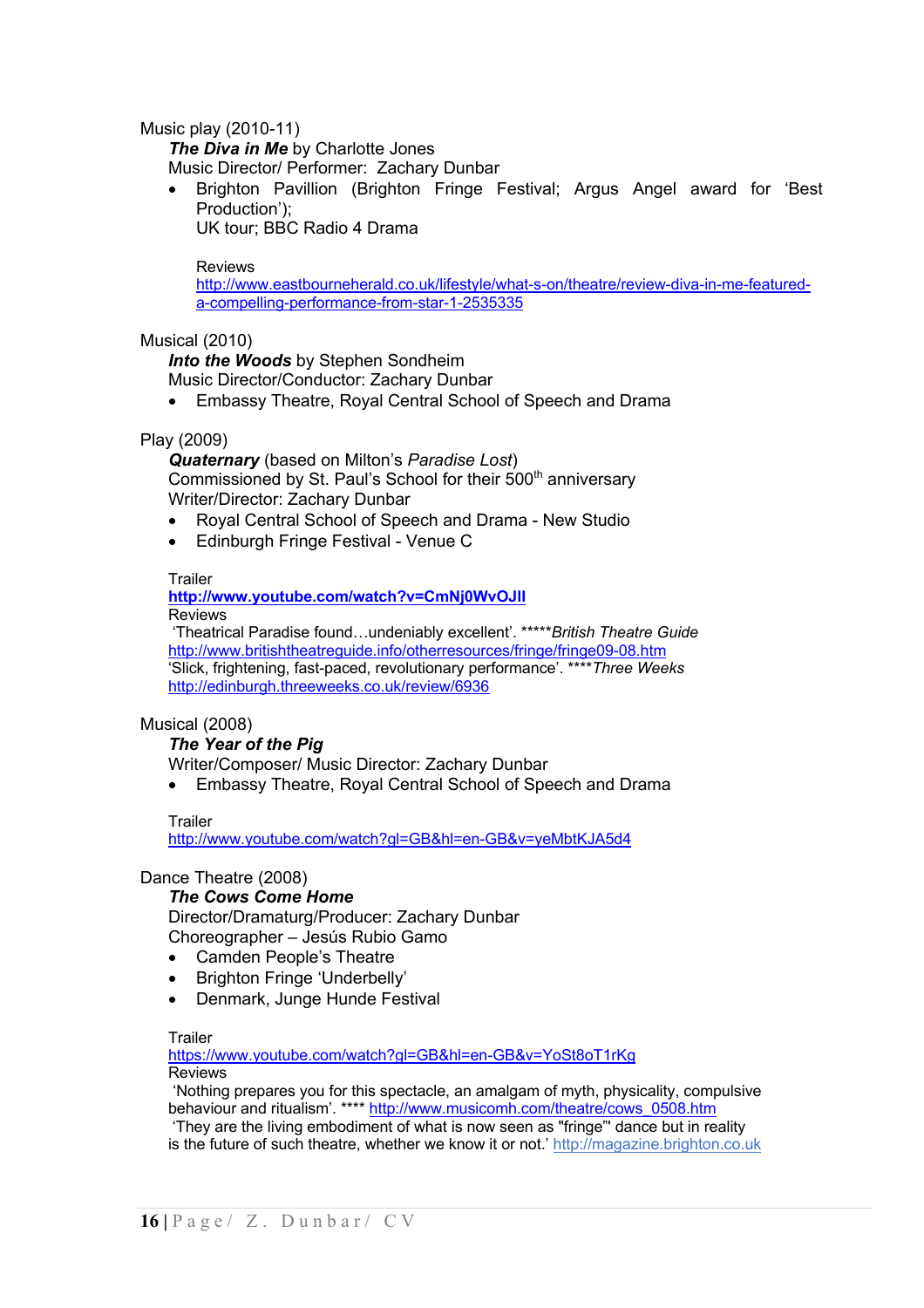Radio Drama podcast(2007)

Terrence Higgins Trust, London, World AIDS Day

*The Ballad of Eddy Tyrone*

Director/Writer/Producer: Zachary Dunbar

### Play (2005)

*Delphi, Texas* (based on Sophocles' *Oedipus Tyrannus*) Director/Producer – Zachary Dunbar

• Pleasance Theatre (Stage Space)

#### **Trailer**

http://www.youtube.com/watch?gl=GB&hl=en-GB&v=nj8m7QN5iUU

### Play trilogy (2002)

 *Out of Character*: 'Adagio for a Bedsheet', 'Reconnect My Venus', 'Out of Character'

Commissioned by The Children's Trust, Tadworth UK Writer/Director: Zachary Dunbar

- Ayckbourn Theatre, Haileybury College
- Chelsea and Westminster Hospital, London
- Edinburgh Fringe, Pleasance 2 (Edinburgh 'Fringe First' nominated)
- Bloomsbury Theatre, London

#### Reviews

'Three sparkling and beautifully devised plays by Zachary Dunbar are a joy to behold …an exceptionally original and exciting spectacle'. (\*\*\*\**Scotsman*)

'Very professional, mature and considered drama…truly remarkable'. (*The Stage*) 'Exceptional theatre creation…inspiringly the way theatre at its best is made'. (Janet Suzman)

### Play (2001)

### *Eight Sketches for Solo Actors*

Writer/Director**:** Zachary Dunbar

• Haileybury College

### Musical (1998)

*The Year of the Pig*

Music Director/Writer/Composer: Zachary Dunbar

- Haileybury College
- Morse Theatre, Edinburgh Fringe

#### Reviews

'Zachary Dunbar gives us a totally ORIGINAL work- full of gorgeous melodies… (Graham Powner, Editor, online *Theatreworld Magazine*) 'A squeak away from fame…'. (*The Times*, Arts section)

### Musical (1996

### *The Year of the Pig* **(version with Chinese Opera)**

Music Director/Writer/Composer: Zachary Dunbar

• Haileybury College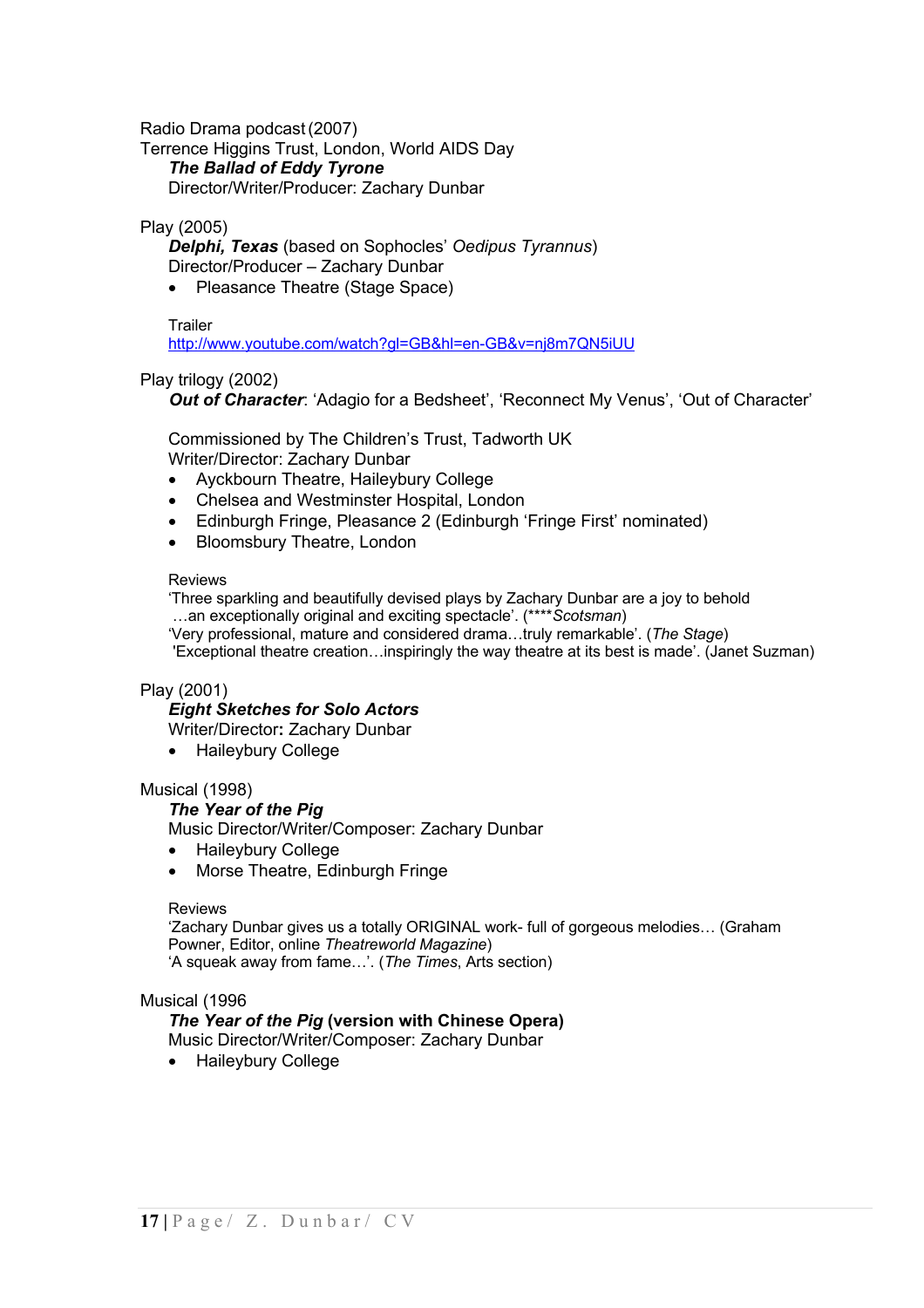### Musical (1995)

#### *Texas Eddy*

- Music Director/Writer/Composer: Zachary Dunbar
- Haileybury College

### **PIANO PERFORMANCES, AUDIO LINKS & SONGS\_\_\_\_\_\_\_\_\_\_\_\_\_\_\_\_\_\_\_\_\_\_\_\_\_\_\_\_**

#### PIANO PERFORMANCES

### Concert (2019)

# *Refugees, Remembrance and Resilience: Weaving Together Frayed Lives*  (with The Australian Fulbright Alumni Association)

Curator and Performer: Zachary Dunbar

• Melba Hall, Melbourne Conservatorium of Music, University of Melbourne

A significant community-building concert event celebrating asylum seekers' community resilience by bringing together performing artists, associated charities, resources and supporters of the global refugee crisis.

#### Lecture-Recital (2016)

*Performing, acting, teaching – the pros and cons of an interdisciplinary career* Dean's Lecture Series, VCA with Professor Barry Conyngham Lecturer-Performer: Zachary Dunbar

• Federation Hall, VCA

#### Performance archive

http://precinct.vca-mcm.unimelb.edu.au/2017/06/21/performing-acting-teaching-the-pros-andcons-of-an-interdisciplinary-career/

### Lecture-Recital (2013)

*Sounds and Visions: Performing the Nocturnal Voice of Chopin'*, in *Mantic Perspectives: Oracles, Prophecy, and Performance* conference, part of the inaugural opening of the European Centre for Performance Research, Gardzienice Theatre, Poland

Lecturer-Performer: Zachary Dunbar

• Gardzienice Theatre, Poland

### Lecture-Recital (2012)

#### *Nothing to do with Tragedy: Soundings from the Piano* Lecturer-Performer: Zachary Dunbar

- Jacqueline de Pre Concert Hall, University of Oxford
- Royal Central School of Speech and Drama

#### Lecture-Recital (2007) *Poetic Acts: When the Piano Speaks* Lecturer-Performer: Zachary Dunbar

Jill George Gallery, Soho, London